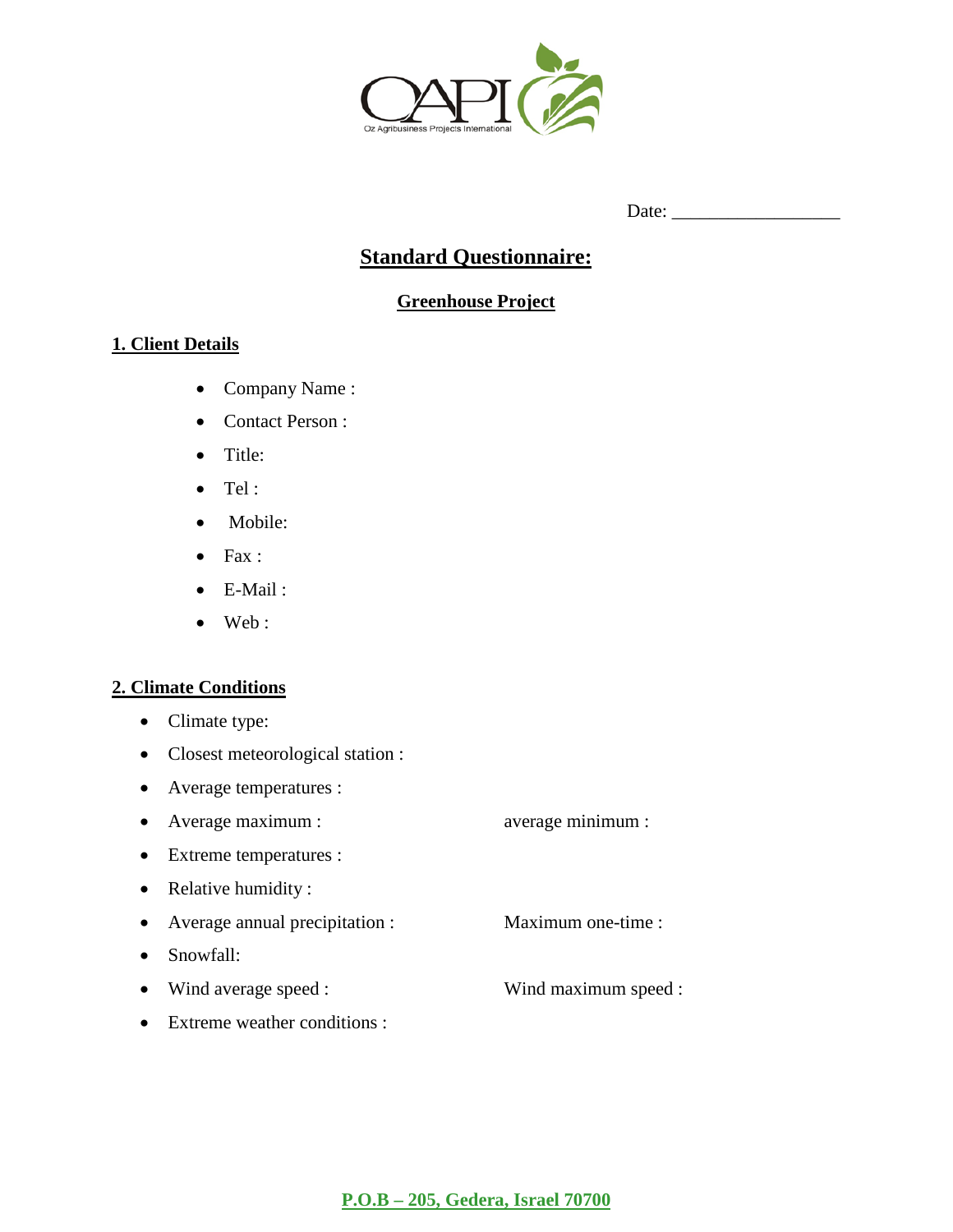

#### **3. Local Infrastructure**

- Closest cities :
- Closest airport :
- Closest train station :
- Closest paved road/highway :
- Electricity :
- Flow deficiencies (black-outs):
- Fuel infrastructure:
- Water infrastructure :

## **4. Workforce**

- Qualified construction workforce : Average hourly rate :
- Non-qualified workforce : Average hourly rate :
- Currency :
- Average weekly work-hours :
- Additional union requirements :

#### **5. Project Location And Landscape**

- Address :
- Country :
- Height above sea level :
- Landscape :
- Type of topsoil on site :
- Soil draining ability :
- Level of subterranean waters :
- Total area :
- Project field dimensions:
- Access to site :
- 
-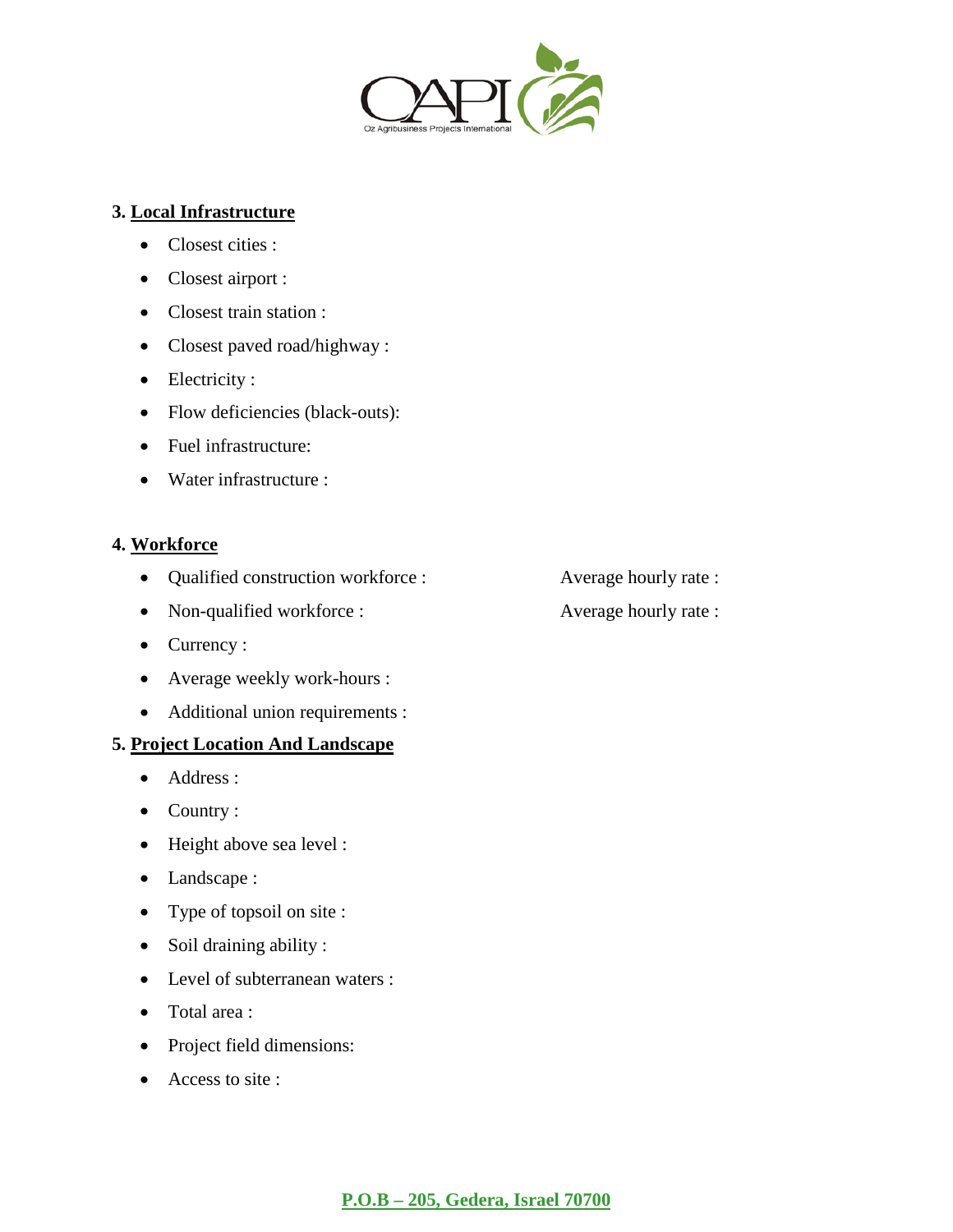

## **6. Project Details**

- Type of project :
- Purpose of project :

## **7. Crops**

- Type of crops :
- Cultivation timeframe :
- Pre-planting : Planting :

- Harvest :
- Cultivation system:

## **8. Technical Requirements**

- Greenhouse/hothouse type :
- Greenhouse size : Total length : Total width :
- Foundation type :
- Ventilation type :
- Water drainage systems :
- Entrance doors :
- Roof materials :
- Wall materials :
- Coating for construction columns :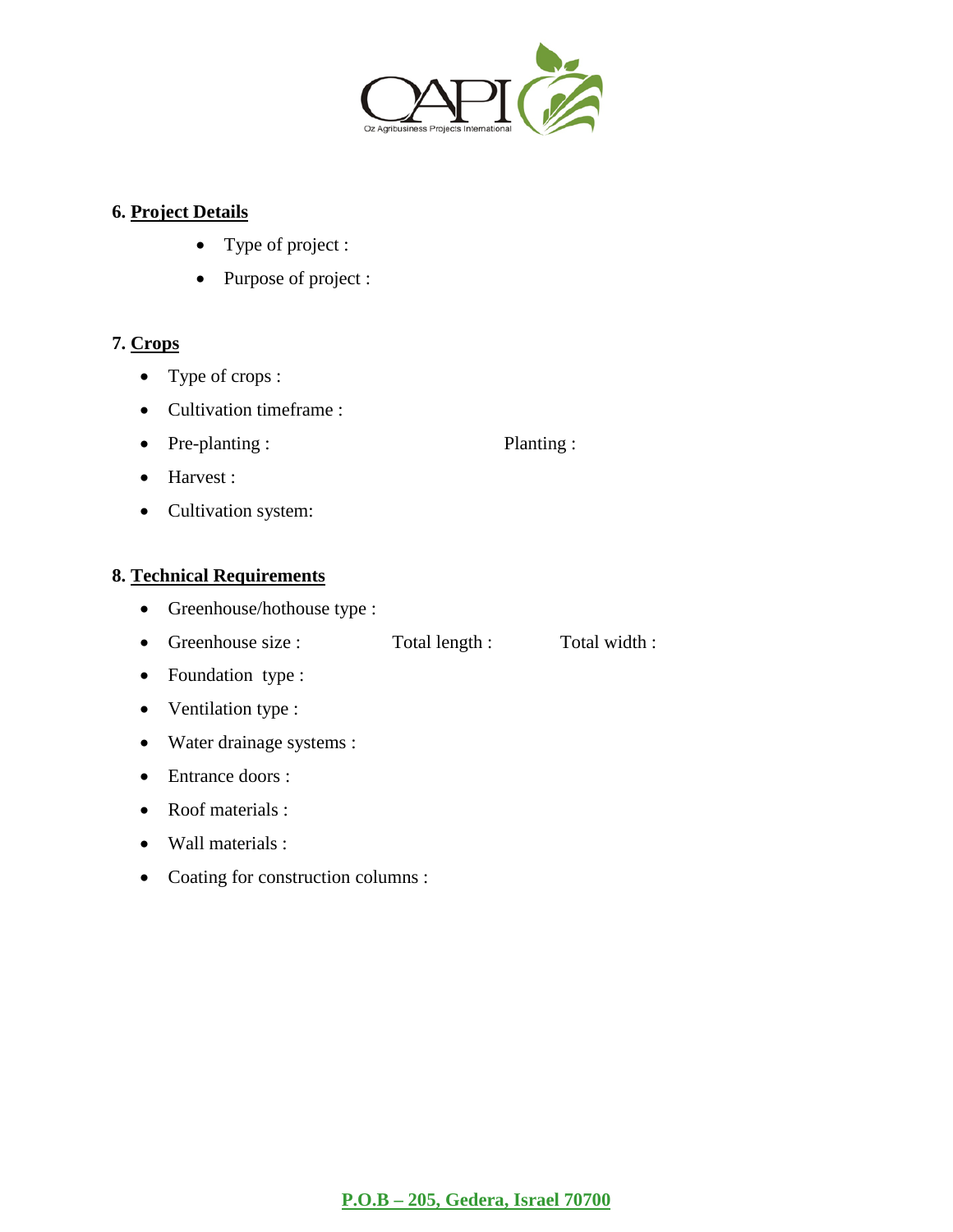

## **9. Equipment and Machinery**

- Heating system :
- Cooling system :
- Shading system :
- CO2 Supply system :
- Irrigation system :
- Water supply :
- Artificial lighting :
- Computer systems :
- Additional equipment requirements may include :
	- 1. Fertilizer containers
	- 2. Soil preparation
	- 3. Seeding/planting
	- 4. Fertilization
	- 5. Trellising system
	- 6. Harvesting / Harvest regulation
	- 7. Washing / dry and sorting machinery
	- 8. Packaging machinery
	- 9. Internal transportation / containers

## **10. Service Building**

- One service building is required for :
	- 1. Main storage for produce
	- 2. Sorting and packaging
	- 3. Initial refrigeration
	- 4. Technical maintenance area